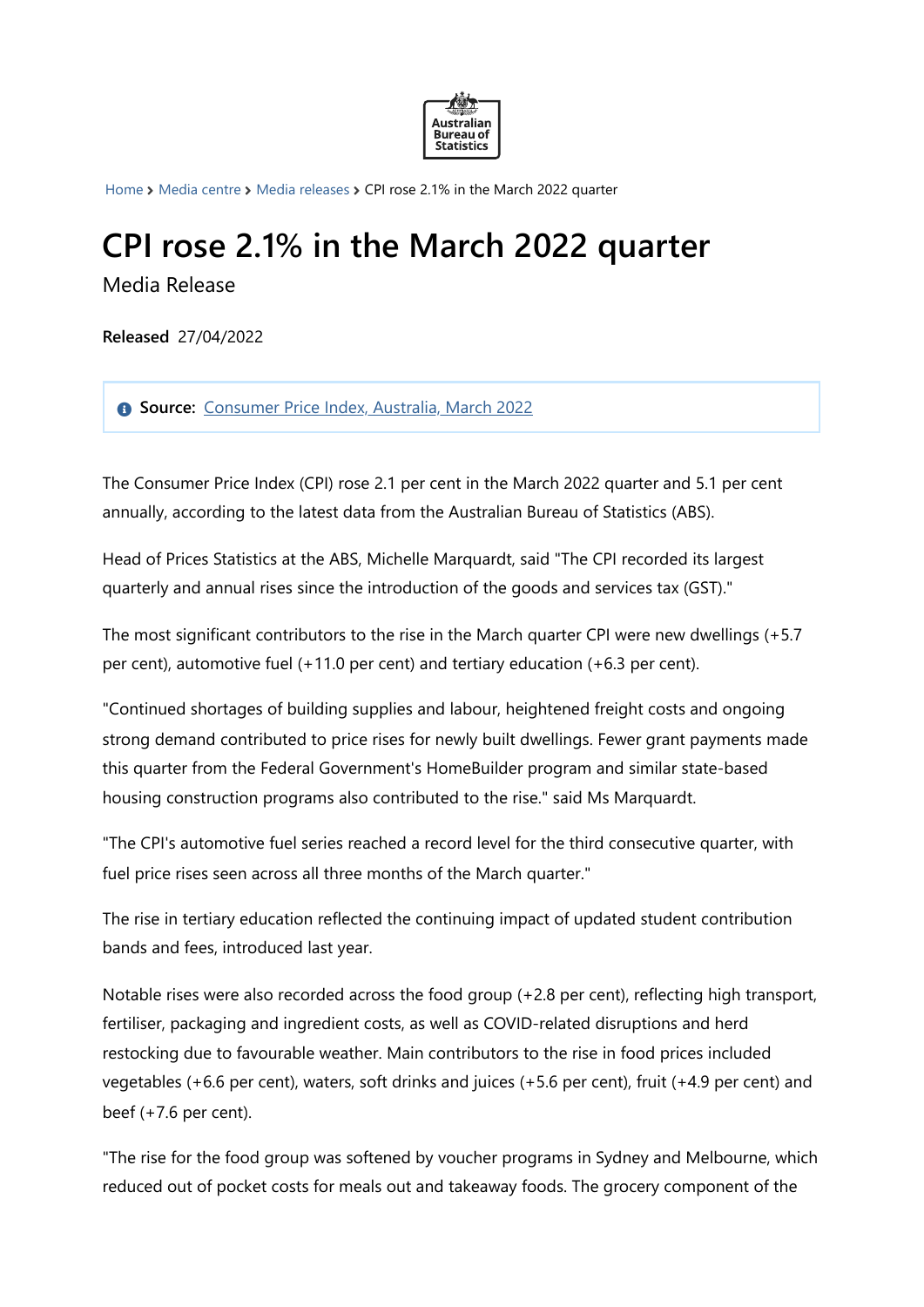group, which excludes meals out and takeaway foods, rose 4.0 per cent in the March quarter." Ms Marquardt said.

Prices for other grocery items, such as non-durable household products (+6.7 per cent), which includes products such as toilet paper and paper towels, also rose in the March quarter.

## **Annual and underlying inflation**

Annually the CPI rose 5.1 per cent, with new dwellings (+13.7 per cent) and automotive fuel (+35.1 per cent) the most significant contributors.

"Strong demand combined with material and labour supply disruptions throughout the year resulted in the highest annual inflation for new dwellings since the introduction of the GST." Ms Marquardt said.

"Annual price inflation for automotive fuel was the highest since the 1990 Iraqi invasion of Kuwait."

The price of goods (+6.6 per cent) rose more strongly through the year than that of services (+3.0 per cent).

Underlying inflation measures [\(https://www.abs.gov.au/statistics/research/underlying-inflation](https://www.abs.gov.au/statistics/research/underlying-inflation-measures-explaining-trimmed-mean-and-weighted-median)measures-explaining-trimmed-mean-and-weighted-median) reduce the impact of irregular or temporary price changes in the CPI. Quarterly trimmed mean inflation increased to 1.4 per cent, the strongest movement since the beginning of the series in 2002. Annual trimmed mean inflation increased to 3.7 per cent, up from 2.6 per cent in the December quarter. Ms Marquardt said: "Annual trimmed mean inflation was the highest since 2009. This reflected the broad-based nature of price rises, as the impacts of supply disruptions, rising shipping costs and other global and domestic inflationary factors flowed through the economy."